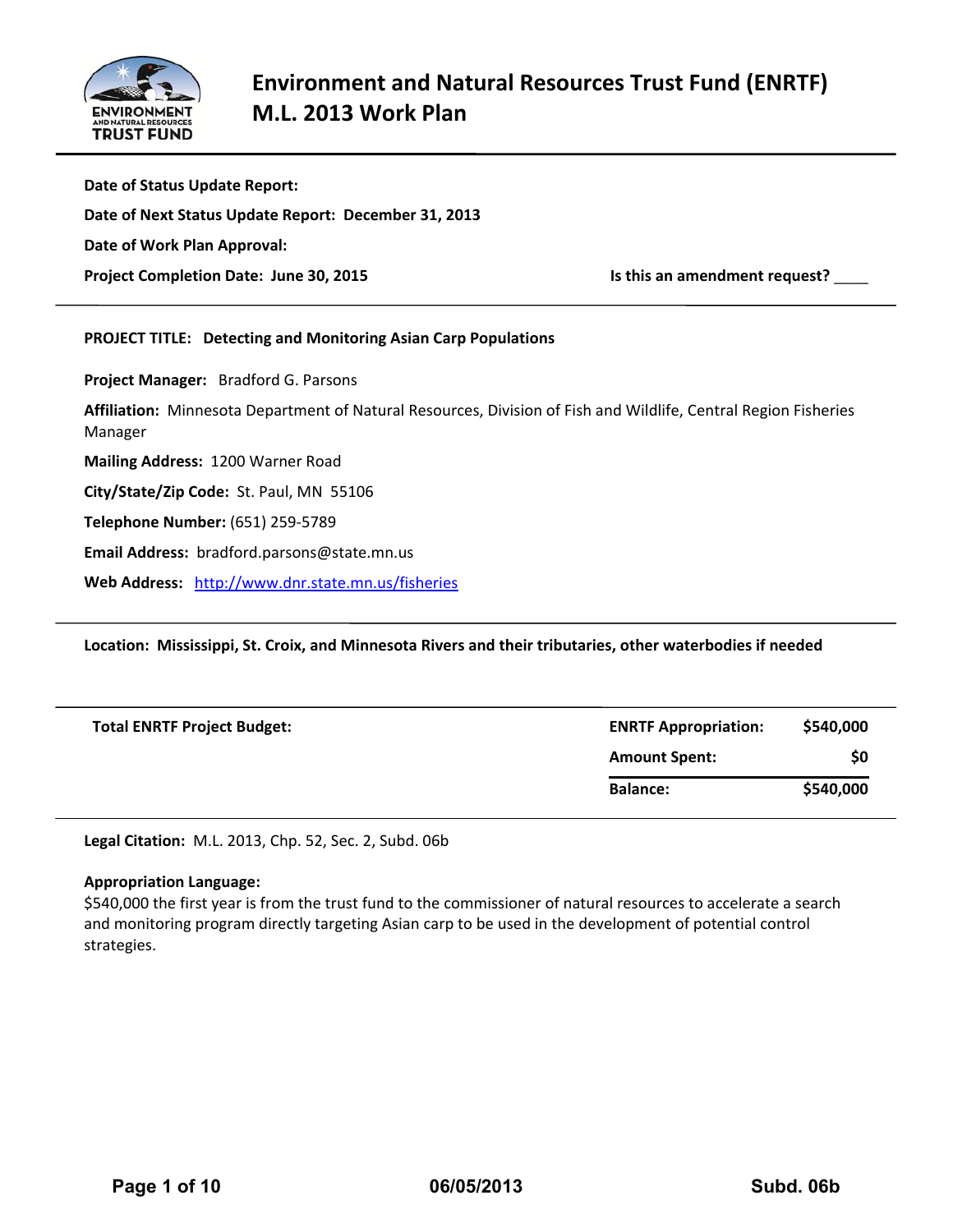## **I. PROJECT TITLE:** Detection and Monitoring of Asian Carp Populations and Movements

**II.** PROJECT STATEMENT: Asian carp are a real and serious threat to Minnesota's aquatic ecosystems. Recently, adult bighead carp were caught by commercial fisherman in April of 2011 at the mouth of the St. Croix River and in November of 2012 in Lake Pepin. On March 2, 2012 an adult bighead and an adult silver carp were captured in Pool 6 of the Mississippi River near Winona. Catches of these and previous large adult fish could indicate the front of the invasion wave of Asian carp or the individual wanderings of rogue fish. An aggressive search and monitoring program will provide vital information on the status of these species and allow development of potential strategies for control.

When Asian carp are present in low numbers, collection of live specimens is very difficult, especially in large river systems such as the Mississippi, Minnesota, and St. Croix Rivers. As such, a technique that identifies the presence of the DNA from Asian carp in the environment (eDNA) has been developed and used in other areas. Results of eDNA sampling conducted in 2011 were positive for silver carp in several locations in the three rivers, suggesting their presence. However, additional sampling in 2012, with a more rigorous analysis technique, found no positive samples. The eDNA technique still holds promise in the future, and collection of water samples for analysis and to archive is still merited, albeit at a reduced level.

However, to quickly and effectively respond to the threat posed by Asian carp, we need more detailed information regarding the actual fish themselves. Several important questions need to be answered. Which species, silver, bighead, or their hybrids are present? Are only adult fish present, or are juveniles also present? What specific rivers, reaches, and habitats are the Asian carp using at various times of the year? What other fish species are found in conjunction with Asian carp? What effects occur to native fish populations? In order to implement effective proactive measures to conserve our rivers and lakes from this threat, all these questions need to be addressed.

The Minnesota DNR Division of Fish and Wildlife, Section of Fisheries continues to do surveys and sampling of our major rivers. However, enhancing this effort to detect Asian carp is impossible at current staffing levels. Furthermore, scientific research indicates that Asian carp can be difficult to detect with standard fisheries assessments, particularly when they are in the early stages of invasion. Specialized sampling with targeted gears and varied habitats is more likely to find these fish if they are present. This project will determine the distribution and abundance of any Asian carp in Minnesota waters above Pool 4 of the Mississippi River and in the Minnesota River, and use this information to inform rapid response efforts. It will also delineate the leading edge of Asian carp reproductive success. Locating the areas and habitats these fish are using, when they appear to be in very low numbers and have not yet established spawning populations, is vital to targeting removal or other control efforts.

## **III. PROJECT STATUS UPDATES:**

**Project Status as of 12/31/2013**:

**Project Status as of 6/15/2014**:

**Project Status as of 12/31/2014:**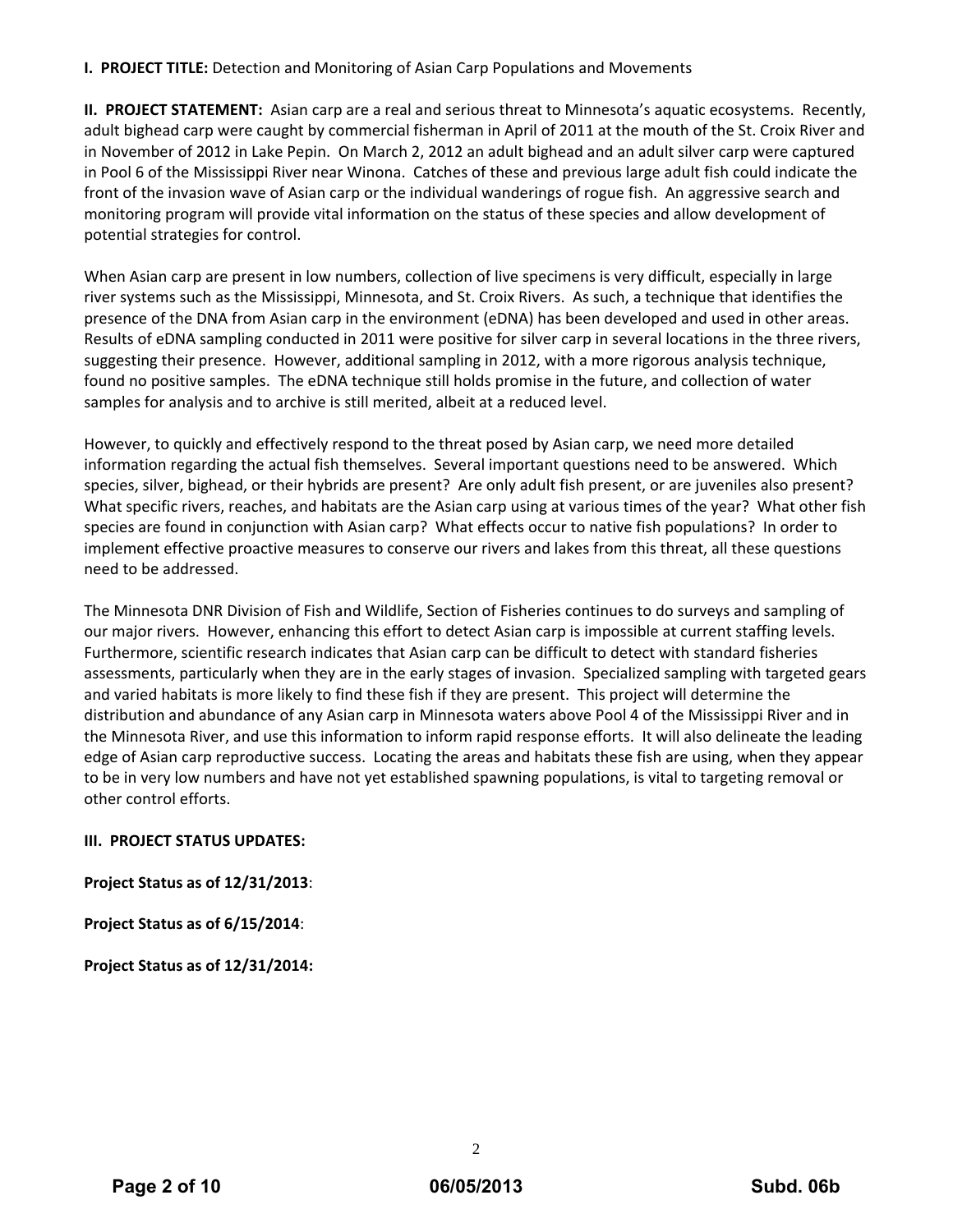# **IV. PROJECT ACTIVITIES AND OUTCOMES:**

## **ACTIVITY 1:** Enhanced eDNA sampling and verification

**Description:** The eDNA sampling conducted in 2011 suggested the presence of silver carp. However, additional sampling in 2012, with a more rigorous analysis technique, found no positive samples. The eDNA technique still holds promise in the future, and collection of water samples for analysis and to archive is still merited, albeit at a reduced level. The analysis of the samples will be paid for through the Aquatic Invasive Species Research Center. However, the enhanced knowledge of large river habitats and sampling expertise that will be possessed by the positions in this proposal is vital for locating precise and accurate sampling sites. We expect to collect approximately 300 samples for eDNA sampling each year of the project. Sample sites will include the Mississippi, St. Croix, and Minnesota Rivers, and tributaries if necessary. Sampling sites may also include lakes and rivers in Southwestern Minnesota, if Asian carp advance from the Iowa great lakes area.

| ENRTF Budget: $$15,000$<br><b>Summary Budget Information for Activity 1:</b> |                   |
|------------------------------------------------------------------------------|-------------------|
| Amount Spent: S 0                                                            |                   |
|                                                                              | Balance: \$15,000 |

| <b>Outcome</b>                                                        | <b>Completion Date</b> | <b>Budget</b> |
|-----------------------------------------------------------------------|------------------------|---------------|
| 1. Annually collect approximately 300 water samples for eDNA analysis | June 30, 2015          | \$12,000      |
| -note estimated amount per outcome, amounts may vary per task, but    |                        |               |
| total Activity budget will stay at \$18,000.                          |                        |               |
| 2. Coordinate sampling with State and Federal agencies                | June 30, 2015          | \$3,000       |
|                                                                       |                        |               |

## **Activity Status as of 12/31/2013:**

**Activity Completion Date:**

## **Activity Status as of 6/15/2014:**

## **Activity Status as of 12/31/2014:**

## **Final Report Summary:**

## **ACTIVITY 2:** Targeted commercial fishing

**Description:** All Asian carp caught to date in Minnesota waters have been collected in commercial fishing gear, especially seining. Commercial fishermen possess the necessary gear and have the local knowledge to deploy it in an effective manner. Contracting with commercial fishermen is a cost effective method of collecting adult Asian carp if they are present. An existing commercial fishing operation will be selected through a competitive bid process to provide approximately 50 days of gill net fishing and 12 days of seine fishing over the 2 year period. Seining is only feasible in certain locations within the rivers that are free of obstruction, while gill nets can be deployed in other locations. Commercial fishing is rare in the Minnesota River, thus it may prove difficult to spend much contracted effort there. Additionally, the personnel in this project will accompany and monitor the catch of other, non‐contracted, commercial fishing operations to detect fishing patterns and catch that will greatly inform future Asian carp directed sampling efforts.

## **Summary Budget Information for Activity 2: ENRTF Budget: \$ 176,000**

# **Amount Spent: \$ 0 Balance: \$ 176,000**

#### **Activity Completion Date:**

| <b>Outcome</b>                                                           | <b>Completion Date</b> | <b>Budget</b> |
|--------------------------------------------------------------------------|------------------------|---------------|
| 1. Deploy and direct commercial fishermen in likely Asian carp habitats, | June 30, 2015          | \$143,000     |
| approximately 50 gill net and 12 seining days-note estimated amount      |                        |               |
| per outcome, amounts may vary per task, but total Activity budget will   |                        |               |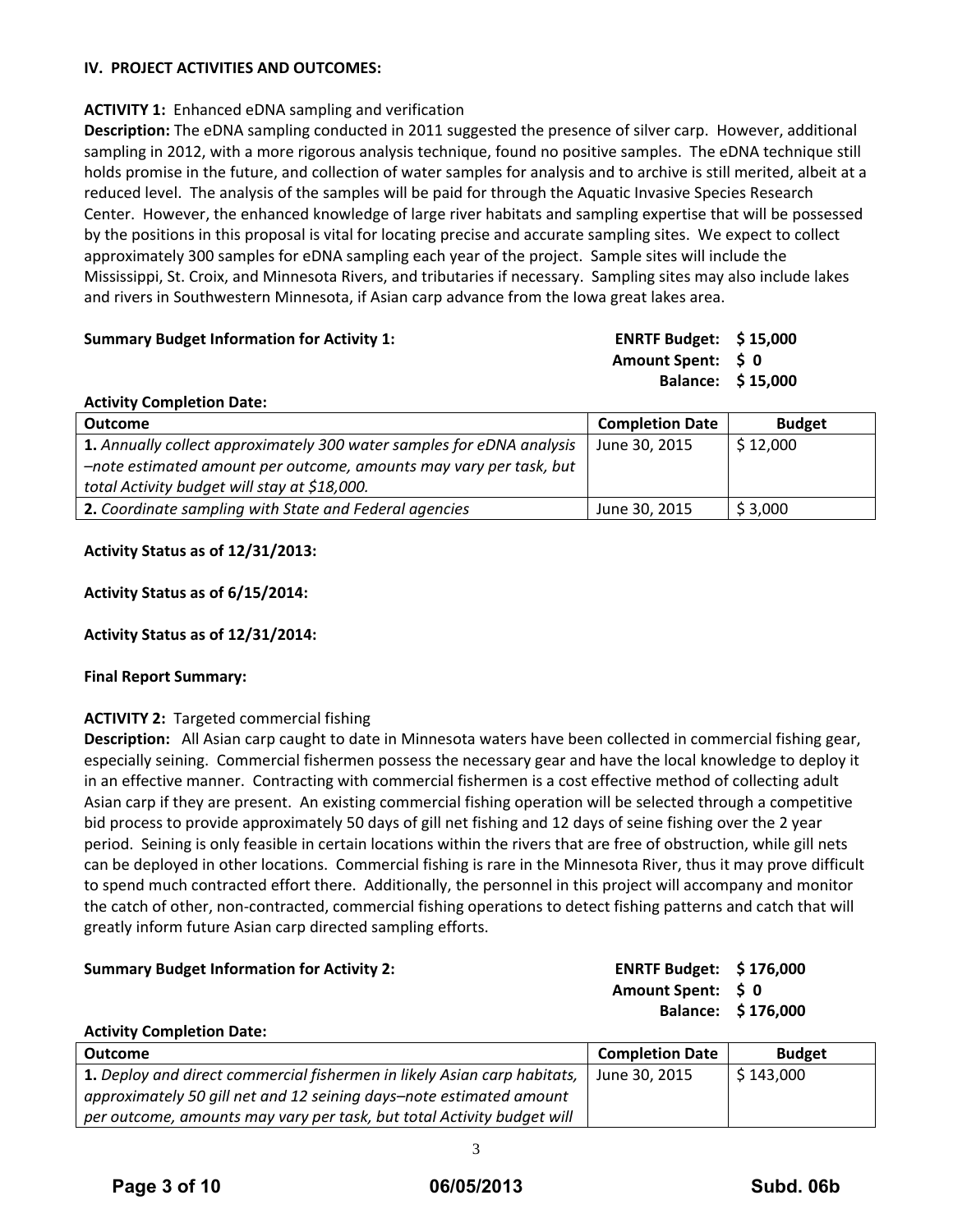| stay at \$168,000.                                                   |               |          |
|----------------------------------------------------------------------|---------------|----------|
| 2. Observe and monitor other commercial fishing operations, analyze  | June 30, 2015 | \$33,000 |
| and collate data on catch and sites sampled to inform future fishing |               |          |
| efforts                                                              |               |          |

**Activity Status as of 12/31/2013:** 

**Activity Status as of 6/15/2014:** 

**Activity Status as of 12/31/2014:** 

#### **Final Report Summary:**

**ACTIVITY 3:** Accelerated sampling with traditional fisheries techniques.

**Description:** Experiences in Minnesota waters and other states indicate that commercial fishing gears are an effective means of capturing adult Asian carp. However, it is absolutely critical that we determine if, and if so, where, Asian carp are spawning in Minnesota waters. Research continues in other states as to what gears and habitats are most likely to confirm the presence of viable eggs or juveniles. These gears include electrofishing, trap nets, gill nets, trammel nets, trawls, drift nets, and hoop nets, and acoustic telemetry, all traditional fisheries sampling techniques. These methods can also capture Asian carp in habitats not accessible to commercial gears, which also requires non‐prop motors. This effort would be above and beyond our normal fisheries management efforts. To effectively monitor Asian carp potential in the Minnesota River, a separate set of sampling gears is necessary and prudent. The Minnesota River is not infested with zebra mussels, and personnel time is more effective actively searching and sampling rather than drying and decontaminating nets. Our normal efforts are effective in monitoring population trends of our native sportfish and panfish species. However, detection of Asian carp requires specialized, targeted sampling gears deployed in different manners at intense levels in all habitat types. Reports will be prepared summarizing sampling sites, effort expended with various gears, relative catch and effort in various habitats, and native fish presence in gears and habitats relative to the presence or absence of Asian carp.

#### **Summary Budget Information for Activity 3:**

| <b>ENRTF Budget: \$349,000</b> |                |
|--------------------------------|----------------|
| <b>Amount Spent:</b>           | $\mathsf{S}$ 0 |
| <b>Balance:</b>                | \$349,000      |

#### **Activity Completion Date:**

| <b>Outcome</b>                                                            | <b>Completion Date</b> | <b>Budget</b> |
|---------------------------------------------------------------------------|------------------------|---------------|
| 1. Deploy gears in appropriate habitats to target juvenile Asian carp for | June 30, 2015          | \$178,000     |
| approximately 180 field days each year-note estimated amount per          |                        |               |
| outcome, amounts may vary per task, but total Activity budget will stay   |                        |               |
| at \$349,000.                                                             |                        |               |
| 2. Incorporate new methods and techniques as appropriate,                 | June 30, 2015          | \$96,000      |
| approximately 45 field days each year                                     |                        |               |
| 3. Collate and analyze field data to determine most productive            | June 30, 2015          | \$75,000      |
| sampling methods and determine patterns in Asian carp distribution;       |                        |               |
| prepare maps and reports and disseminate data for all three rivers        |                        |               |

## **Activity Status as of 12/31/2013:**

**Activity Status as of 6/15/2014:** 

**Activity Status as of 12/31/2014:**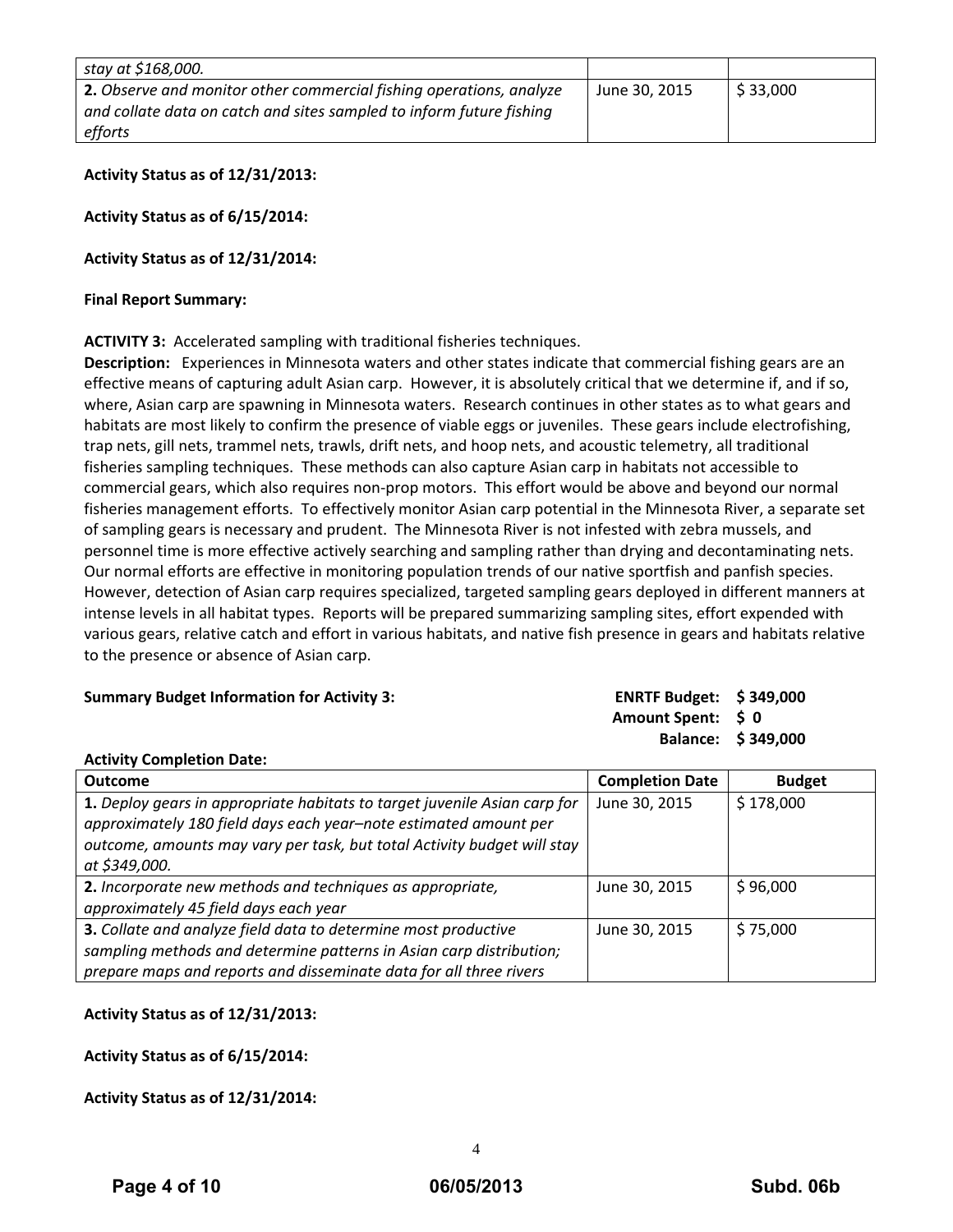# **V. DISSEMINATION:**

**Description:** Information regarding sites sampled, Asian carp caught, and native species associated with sampling sites will be compiled. This information will also be shared with other state and federal agencies including the University of Minnesota, US Fish and Wildlife Service, National Park Service, US Geological Survey, US Army Corps of Engineers, Upper Mississippi River Conservation Committee, and others. Results will be presented at appropriate conferences, and, if appropriate, compiled and written for publication in peer reviewed journals.

**Activity Status as of 12/31/2013:** 

**Activity Status as of 6/15/2014:** 

**Activity Status as of 12/31/2014:** 

**Final Report Summary:**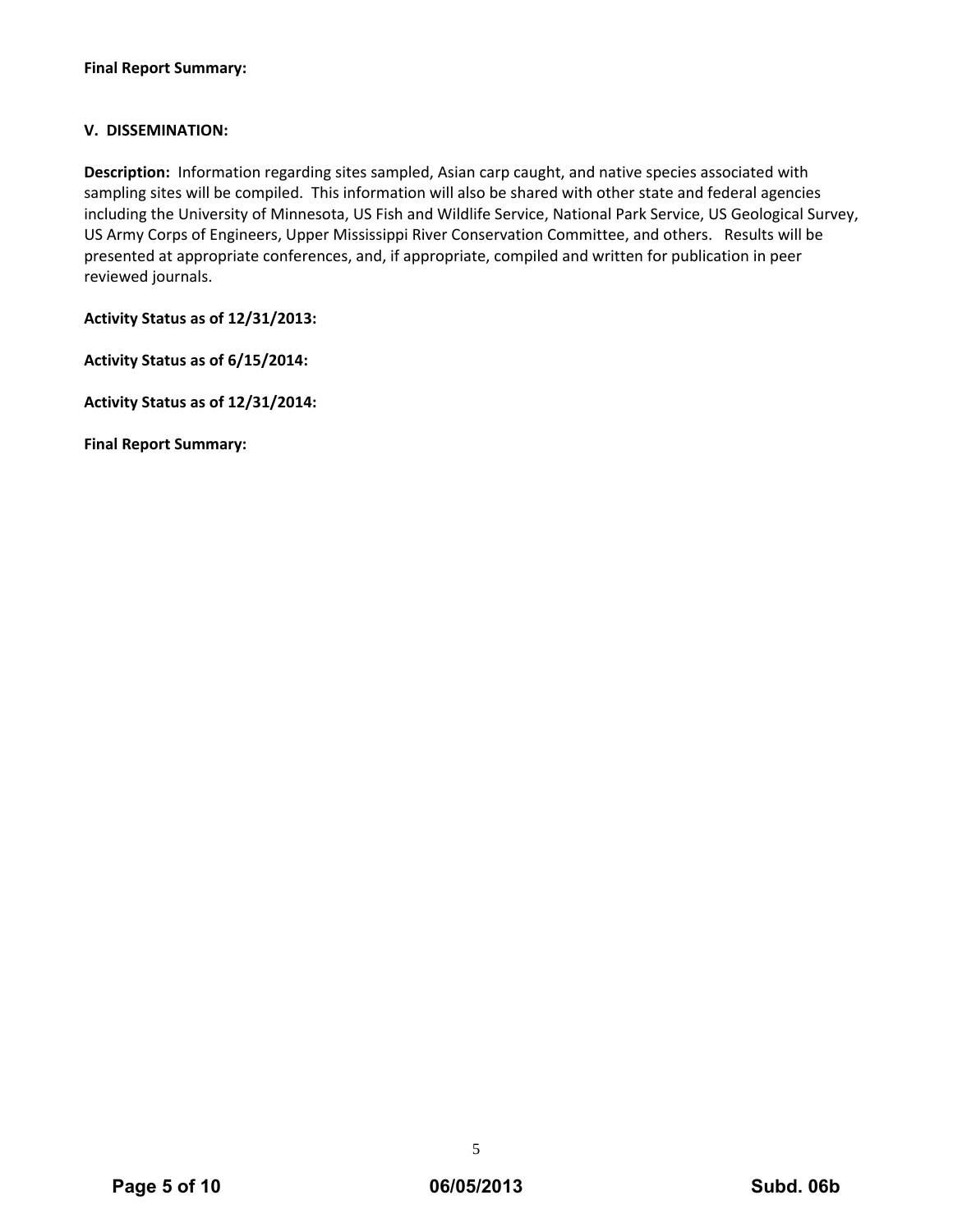## **VI. PROJECT BUDGET SUMMARY:**

### **A. ENRTF Budget:**

| <b>Budget Category</b>                              | \$ Amount            | <b>Explanation</b>                                  |
|-----------------------------------------------------|----------------------|-----------------------------------------------------|
| Personnel:                                          | \$319,000            | Three (3) NR Specialist-Fisheries (new,             |
|                                                     |                      | unclassified, 24 months, 77% salary 23% fringe);    |
|                                                     |                      | student interns (2-4 positions for 3 months         |
|                                                     |                      | annually, 85% salary 15% fringe) to conduct at      |
|                                                     |                      | least 200 field sampling days annually, oversee     |
|                                                     |                      | commercial fishing operations, and compile,         |
|                                                     |                      | analyze, and report findings.                       |
| Professional/Technical/Service Contracts: \$105,000 |                      | One or two commercial fishing operations to         |
|                                                     |                      | utilize seines and large mesh gill nets and         |
|                                                     |                      | trammel nets to follow up on eDNA results or        |
|                                                     |                      | sample likely backwater/oxbow or other likely       |
|                                                     |                      | habitats, approximately 40 days of gill net and     |
|                                                     |                      | 10 days of seine fishing over 2 years.              |
| Professional/Technical/Service Contracts:  \$44,405 |                      | Amount for direct support services, which are       |
|                                                     |                      | DNR's direct and necessary business services        |
|                                                     |                      | required to support this proposal.                  |
| Equipment/Tools/Supplies:                           | $\frac{1}{5}$ 47,595 | Specialized nets including large mesh gill nets     |
|                                                     |                      | $(20@$300 = $6,000)$ , hoop nets $(12@$450 =$       |
|                                                     |                      | \$5,400), trammel nets (12@\$400 = \$4,800),        |
|                                                     |                      | mini-fyke nets $(12@$600 = $7,200)$ , and larval    |
|                                                     |                      | drift nets ( $2@$950 = 1,900$ ) necessary to        |
|                                                     |                      | capture Asian carp at various life stages and in    |
|                                                     |                      | various habitats; associated supplies to deploy     |
|                                                     |                      | nets such as rope, anchors, floats (\$2,500); non-  |
|                                                     |                      | prop motors $(2@$6,000 = $12,000);$                 |
|                                                     |                      | preservative and disinfecting chemicals             |
|                                                     |                      | (\$1,000); eDNA water sample bottles (\$2,200);     |
|                                                     |                      | miscellaneous supplies such as personal             |
|                                                     |                      | protective equipment, repairs, replacements,        |
|                                                     |                      | etc. (\$4,600). Separate sets of equipment are      |
|                                                     |                      | necessary for the Minnesota River as it is not      |
|                                                     |                      | currently infested with zebra mussels.              |
| Travel Expenses in MN:                              | \$24,000             | Fleet charges for approximately 18,000 miles        |
|                                                     |                      | per year and in-state travel expenses for crew      |
|                                                     |                      | lodging and meals for distant and overnight         |
|                                                     |                      | status, approximately 25 nights per year; base      |
|                                                     |                      | of operation will be Warner Road, St. Paul,         |
|                                                     |                      | fisheries office, for the Mississippi and St. Croix |
|                                                     |                      | Rivers and Hutchinson for the Minnesota River       |
|                                                     |                      | and southwest Minnesota.                            |
| TOTAL ENRTF BUDGET: \$540,000                       |                      |                                                     |

**Explanation of Use of Classified Staff:** No classified staff paid with this appropriation

**Explanation of Capital Expenditures Greater Than \$3,500:** Two (2) non‐prop propulsion outboard motors, approximately 25 hp, \$6,000 each for a total of \$12,000. These motors propel the boat with a jet of water rather than a propeller, allowing access to very shallow backwater habitats and preventing damage and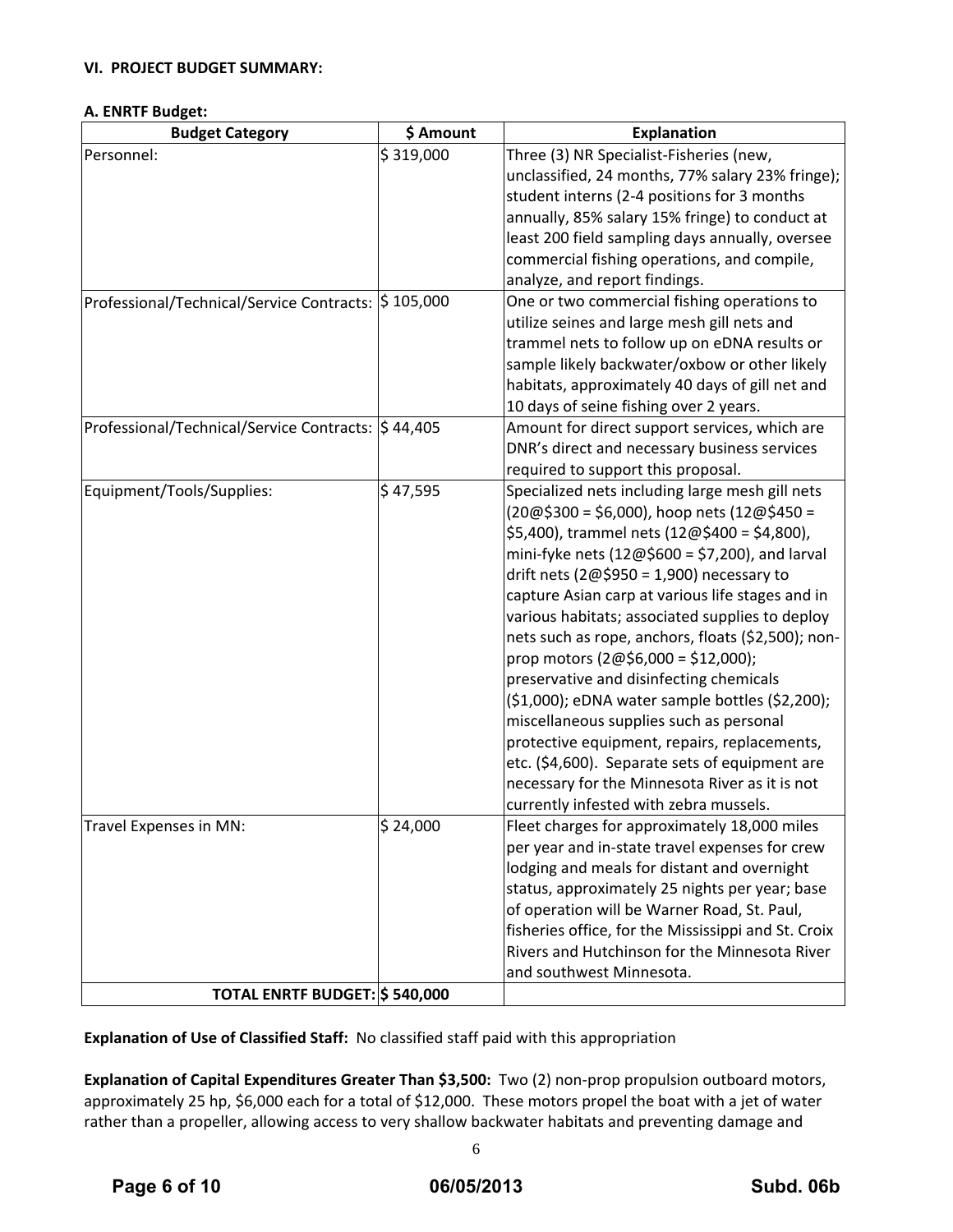improving safety in areas of all rivers that have obstructions and potential low water clarity, such as the Minnesota River.

# **Number of Full‐time Equivalent (FTE) funded with this ENRTF appropriation:** 3 for 2 years, 6 FTE

**Number of Full‐time Equivalent (FTE) estimated to be funded through contracts with this ENRTF appropriation:** Approximately 1.2

#### **B. Other Funds:**

|                           | \$ Amount | \$ Amount |                                                                                                                                                                                                                                                         |
|---------------------------|-----------|-----------|---------------------------------------------------------------------------------------------------------------------------------------------------------------------------------------------------------------------------------------------------------|
| <b>Source of Funds</b>    | Proposed  | Spent     | <b>Use of Other Funds</b>                                                                                                                                                                                                                               |
| Non-state                 | <b>NA</b> | NА        |                                                                                                                                                                                                                                                         |
| <b>State</b>              | \$50,000  | \$        | The Aquatic Invasive Species Research<br>Center at the University of Minnesota is<br>providing the funding to analyze the<br>eDNA water samples collected in this<br>project.                                                                           |
|                           | \$120,000 | \$        | Additional DNR staff and equipment<br>(including boats, motors, trucks, and<br>monitoring equipment) will be used to<br>support and assist implementing this<br>Asian carp monitoring program, with<br>resources provided by the Game and Fish<br>Fund. |
| <b>TOTAL OTHER FUNDS:</b> | \$170,000 | \$        |                                                                                                                                                                                                                                                         |

#### **VII. PROJECT STRATEGY:**

**A. Project Partners:** DNR Division of Fish and Wildlife Section of Fisheries – Program administration, Fisheries technical and field support, data management, and equipment. University of Minnesota and the Invasive Species Research Center will provide the analysis of eDNA water samples collected. Several federal agencies, including the National Park Service, US Fish and Wildlife Service, US Geological Survey, US Army Corps of Engineers will provide assistance including research findings, access to sampling areas, promotion and logistical support.

## **B. Project Impact and Long‐term Strategy:**

Asian carp are a real and serious threat to Minnesota's aquatic ecosystems. There is a huge amount of time, money, and effort going into learning more about these fish in systems like the Illinois and Missouri Rivers. This project can take this knowledge and transfer the applicable lessons to Minnesota waters, especially the Mississippi, St. Croix, and Minnesota Rivers.

The Minnesota DNR Division of Fish and Wildlife, Section of Fisheries continues to do surveys and sampling of our major rivers. However, enhancing this effort to detect Asian carp is impossible at current staffing levels. Furthermore Asian carp appear to be surprisingly hard to catch when they are at low numbers, apparently caused by better gear avoidance than many of our native fishes. This means that our traditional fisheries management and research activities on the rivers, although they are many, varied, and very effective for monitoring our native fish populations, are likely insufficient to understand what stage in the invasion we are. This project will determine the distribution and abundance of any Asian carp in Minnesota waters and use this information to inform rapid response efforts. It will also delineate the leading edge of Asian carp reproductive success. Locating the areas and habitats these fish are using, when they appear to be in very low numbers and have not yet established spawning populations, is vital to targeting removal or other control efforts.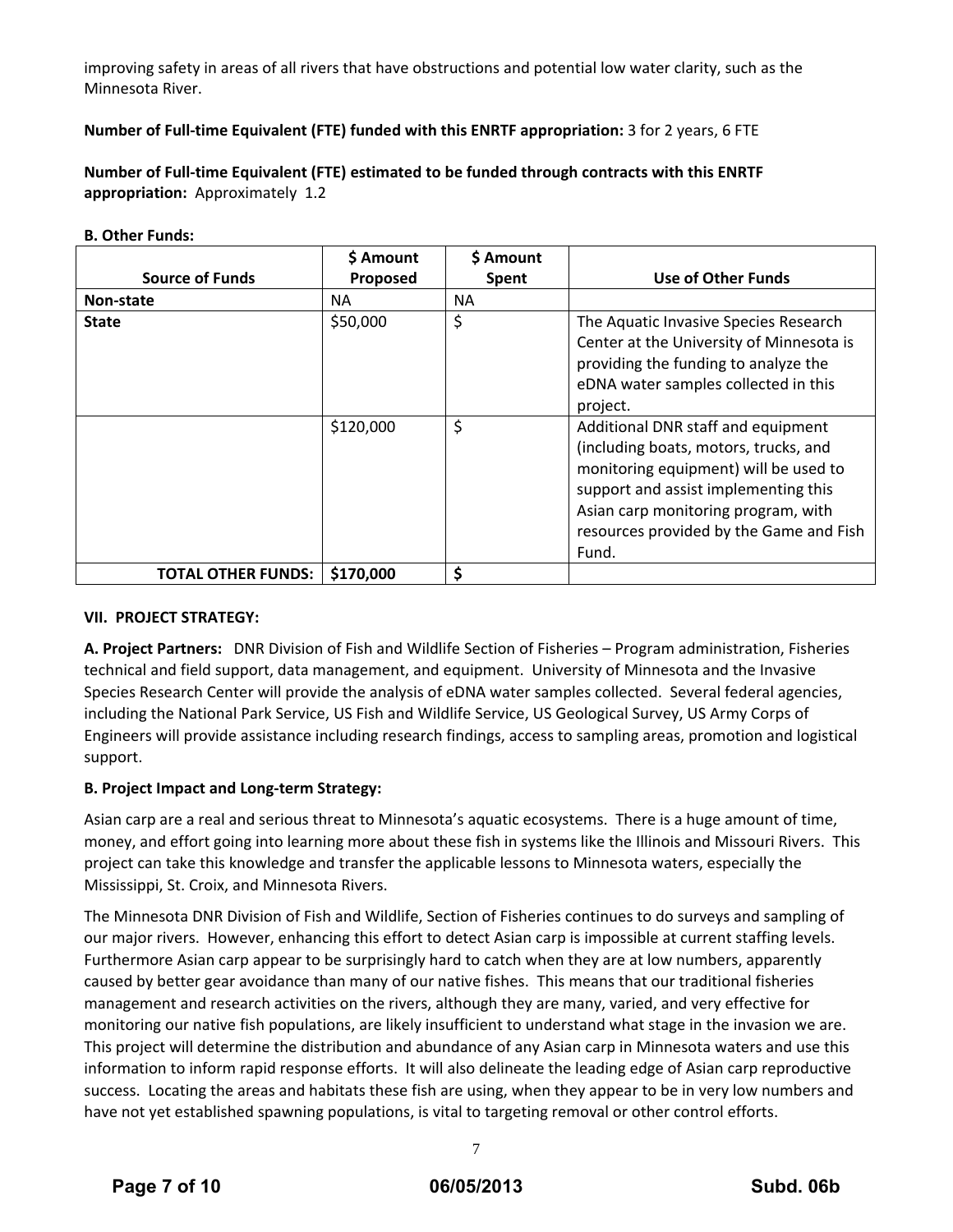**C. Spending History:** *NA*

**VIII. ACQUISITION/RESTORATION LIST: NA**

**IX. MAP(S): NA**

**X. RESEARCH ADDENDUM: NA**

**XI. REPORTING REQUIREMENTS: Periodic work plan status update reports will be submitted not later than 12/31/2013, 6/15/2014, and 12/31/2014. A final report and associated products will be submitted between June 30 and August 15, 2015 as requested by the LCCMR.**